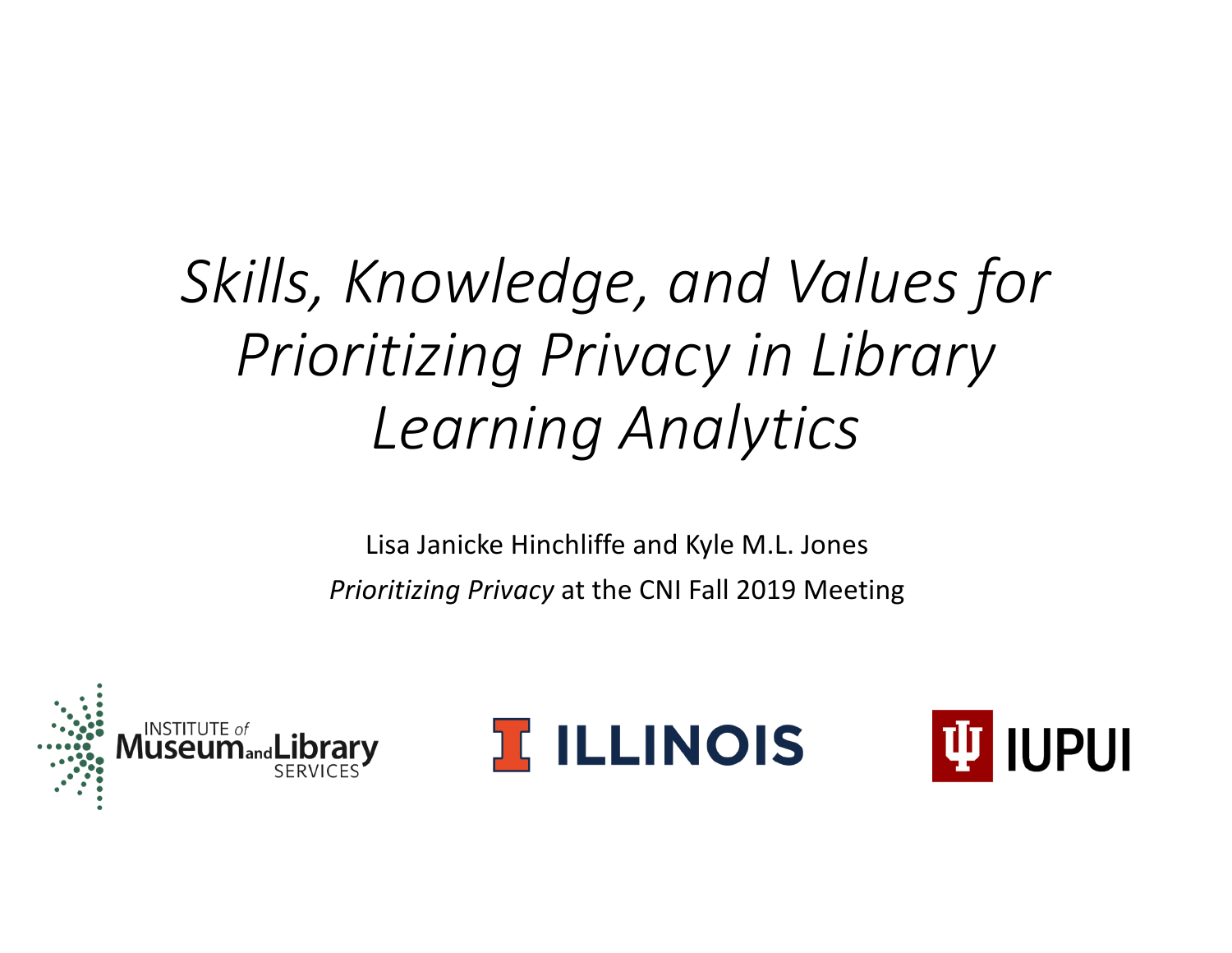

CC-BY Abigail Goben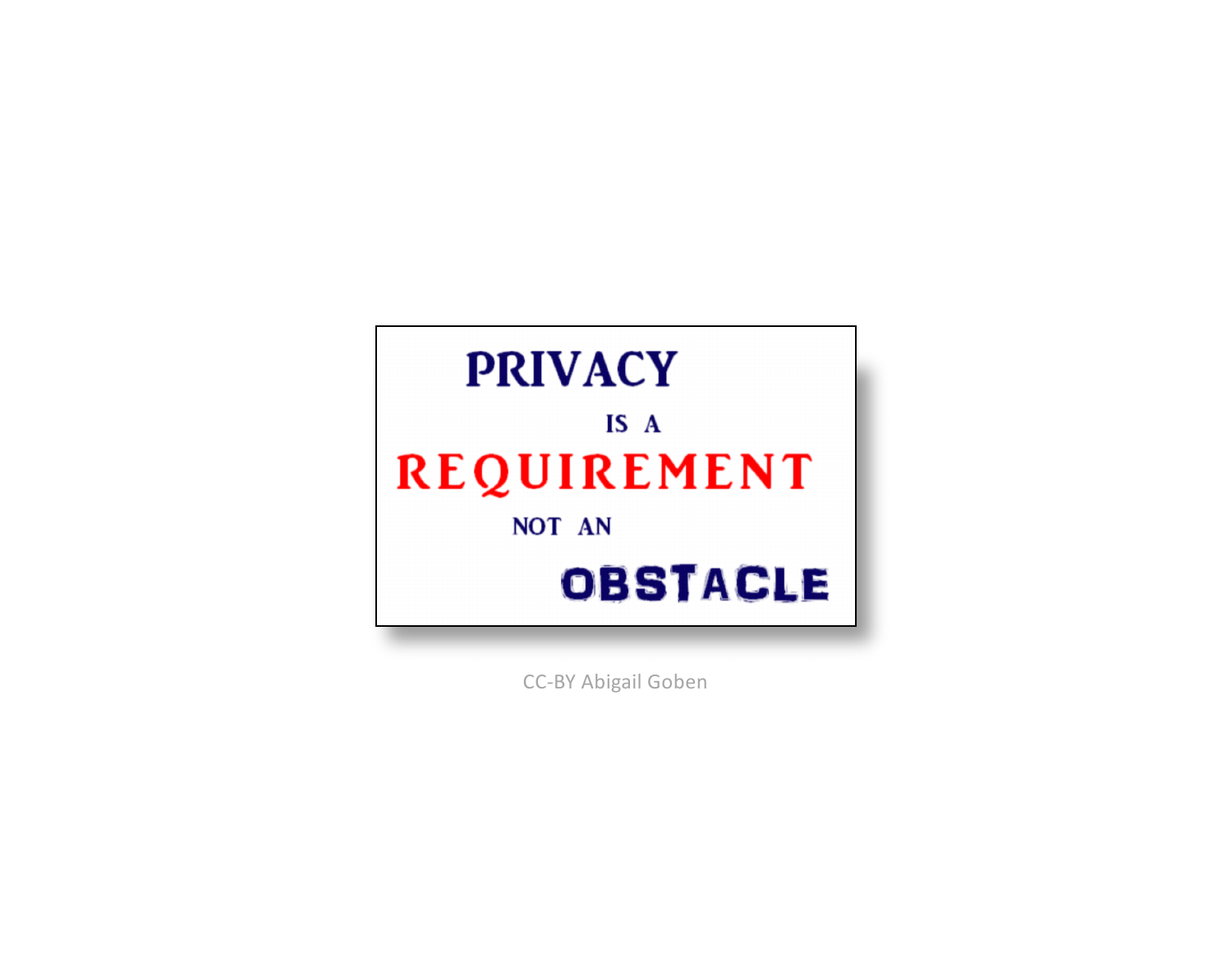## Prioritizing Privacy

- Overview: continuing education program to train academic library practitioners to comprehensively address privacy and other related ethical implications of learning analytics projects
- Goal: academic library practitioners will be better prepared to consider fully the privacy implications of library analytics projects and to improve the design of such projects in order to strengthen personal data protection practices
- Gran[t: https://www.imls.gov/grants/awarded/re-18-19-0014-19](https://www.imls.gov/grants/awarded/re-18-19-0014-19)
- Projec[t: https://prioritizingprivacy.org](https://prioritizingprivacy.org/)
- Twitter[: @PriorityPrivacy](https://twitter.com/priorityprivacy)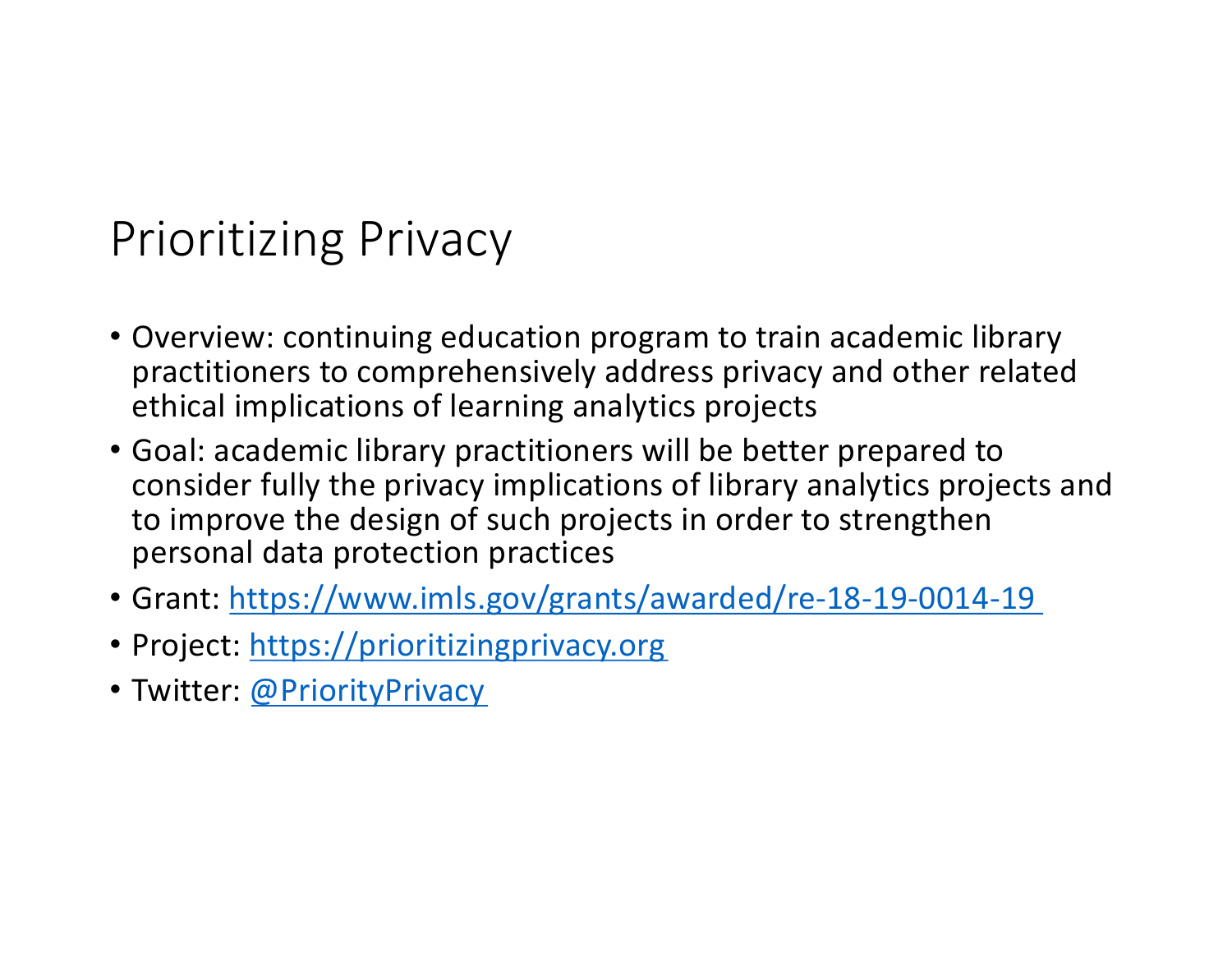## Team Members

#### **Leadership**

- Lisa Janicke Hinchliffe (Principal Investigator/Project Director)
- Kyle Jones (Co-Principal Investigator)

#### **Content Experts**

- Kristin Briney
- Christopher Gilliard
- Sarah Crissinger Hare
- Neil Richards
- Alan Rubel
- Michael Zimmer

#### **Advisory Board**

- Andrew Asher
- Sol Bermann
- Deborah Caldwell-Stone
- Debra Gilchrist
- Bonnie Tijerina
- Amelia Vance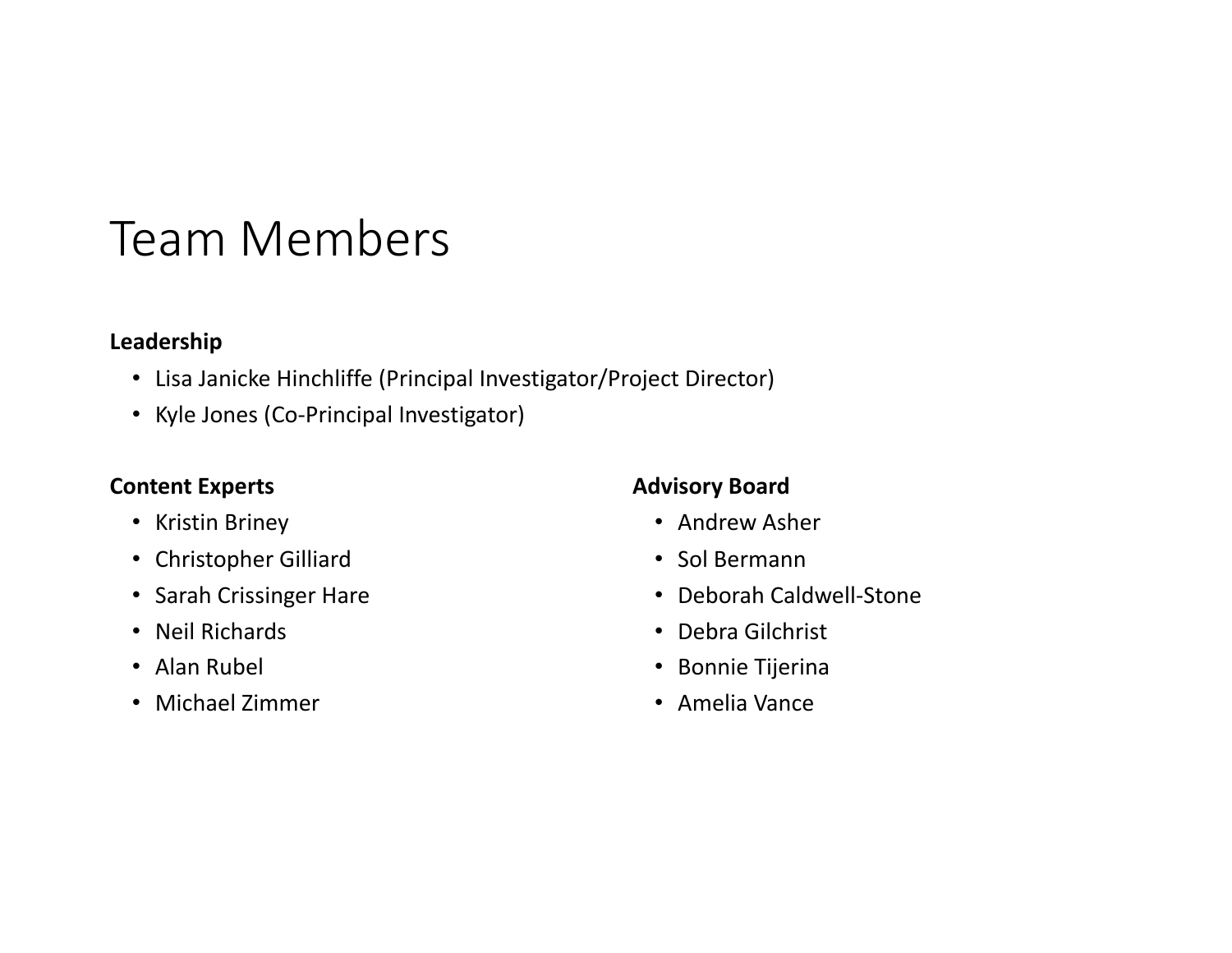### Project Overview

• Three-Phases:

CURRENTLY HERE

- Curriculum Design +
- Training and Evaluation
- Dissemination
- Deliverables:
	- face-to-face training for an estimated 200 participants
	- online training for an estimated 200 participants
	- open educational resource packet (e.g., training curriculum, guidelines for facilitating, etc.)
	- at least two peer-reviewed conference presentations and one peer-reviewed research publication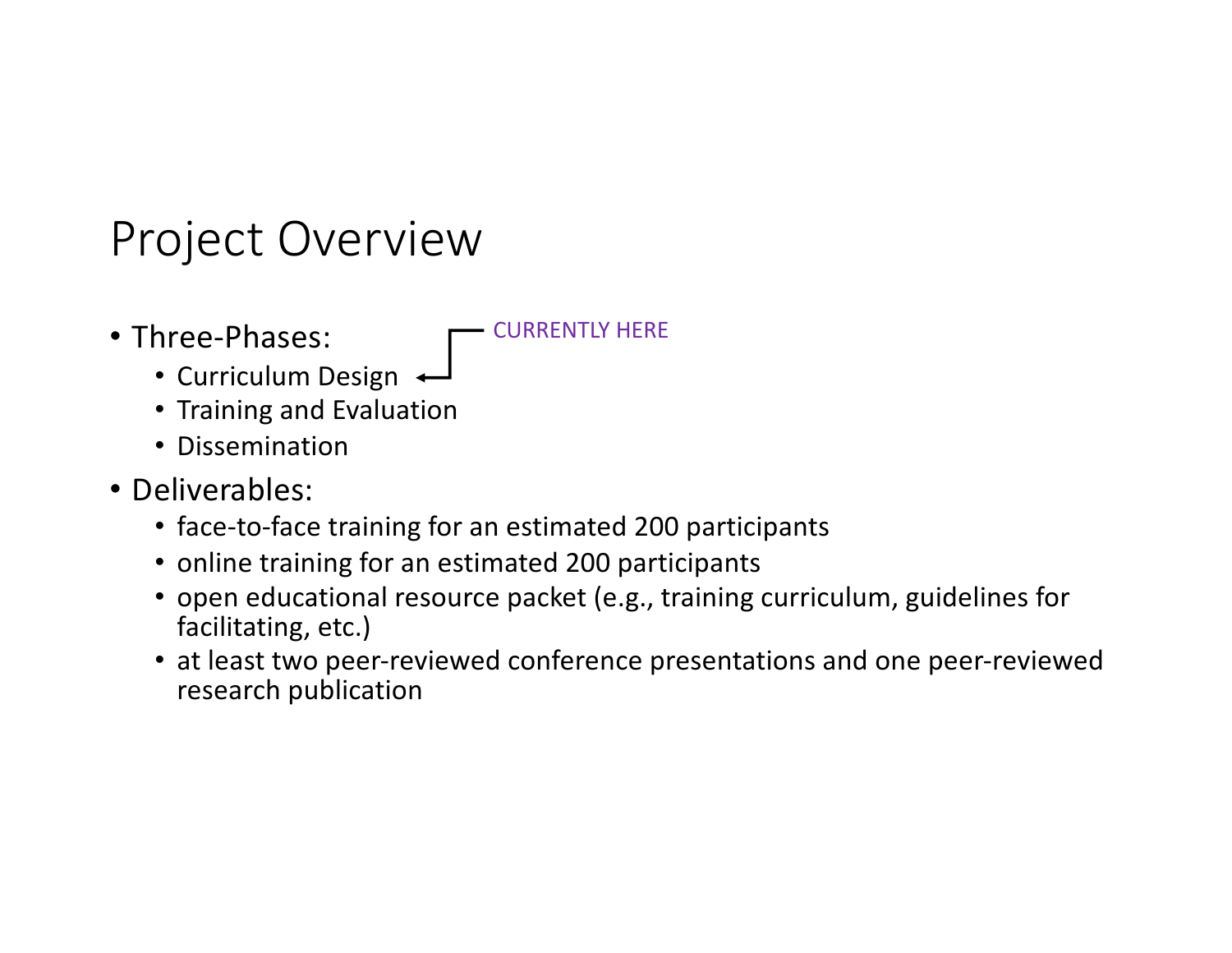## Curriculum Concepts in Development

- Privacy
- Confidentiality
- Anonymity
- Personally Identifiable Information
- Trust
- Libraries and Universities as Information Fiduciaries
- Autonomy
- Respect for Persons
- Beneficence
- Justice
- Consent
- Harm
- Risk Assessment
- Risk Mitigation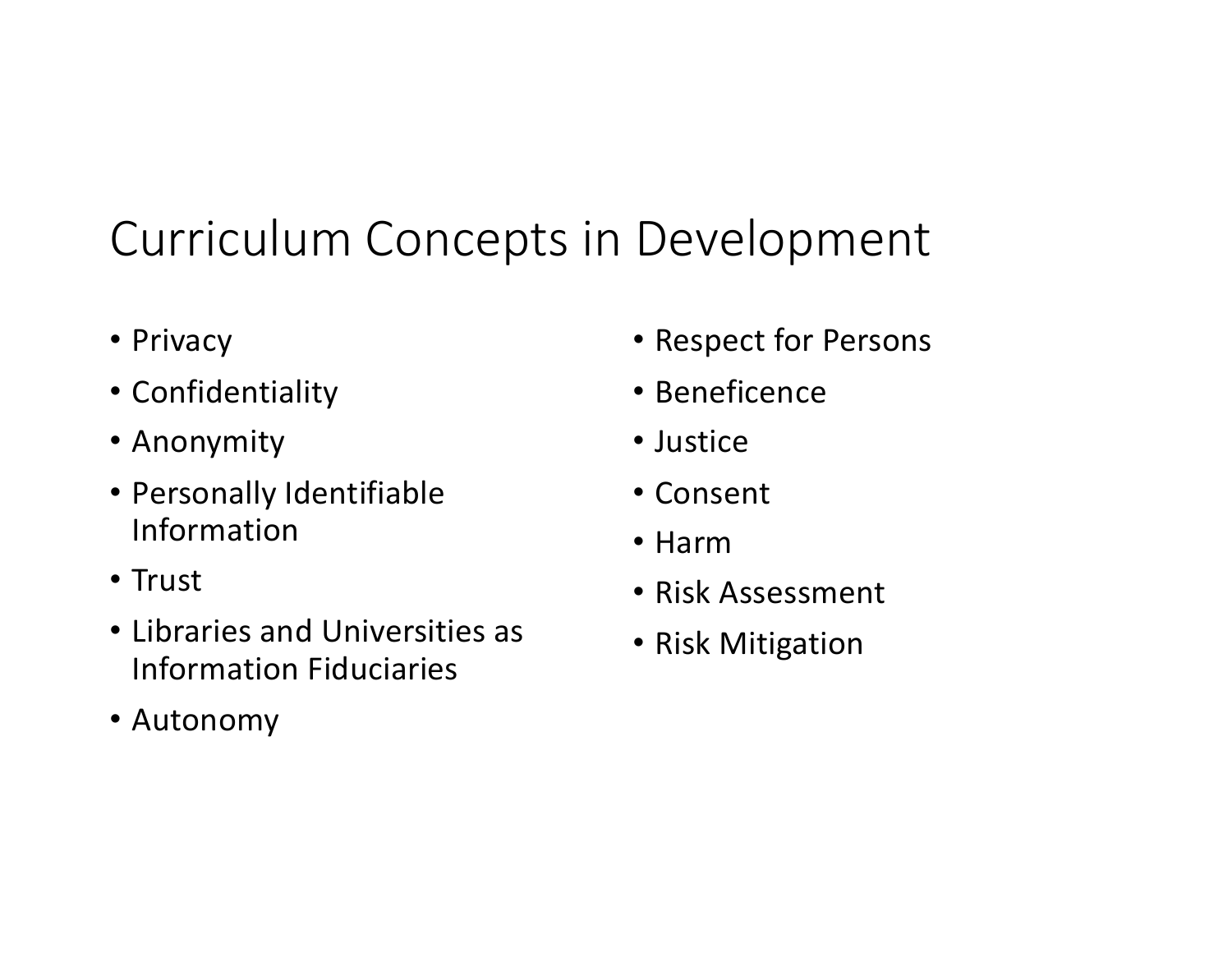## Discussion and Feedback

- How is your library engaging with learning analytics?
- How is your library currently addressing privacy and related ethical issues in learning analytics activities?
- How would you like your library to be addressing privacy and related ethical issues in learning analytics activities?
- What skills, knowledge, abilities, etc. are currently lacking in your library with respect to privacy and related ethical issues in learning analytics activities?